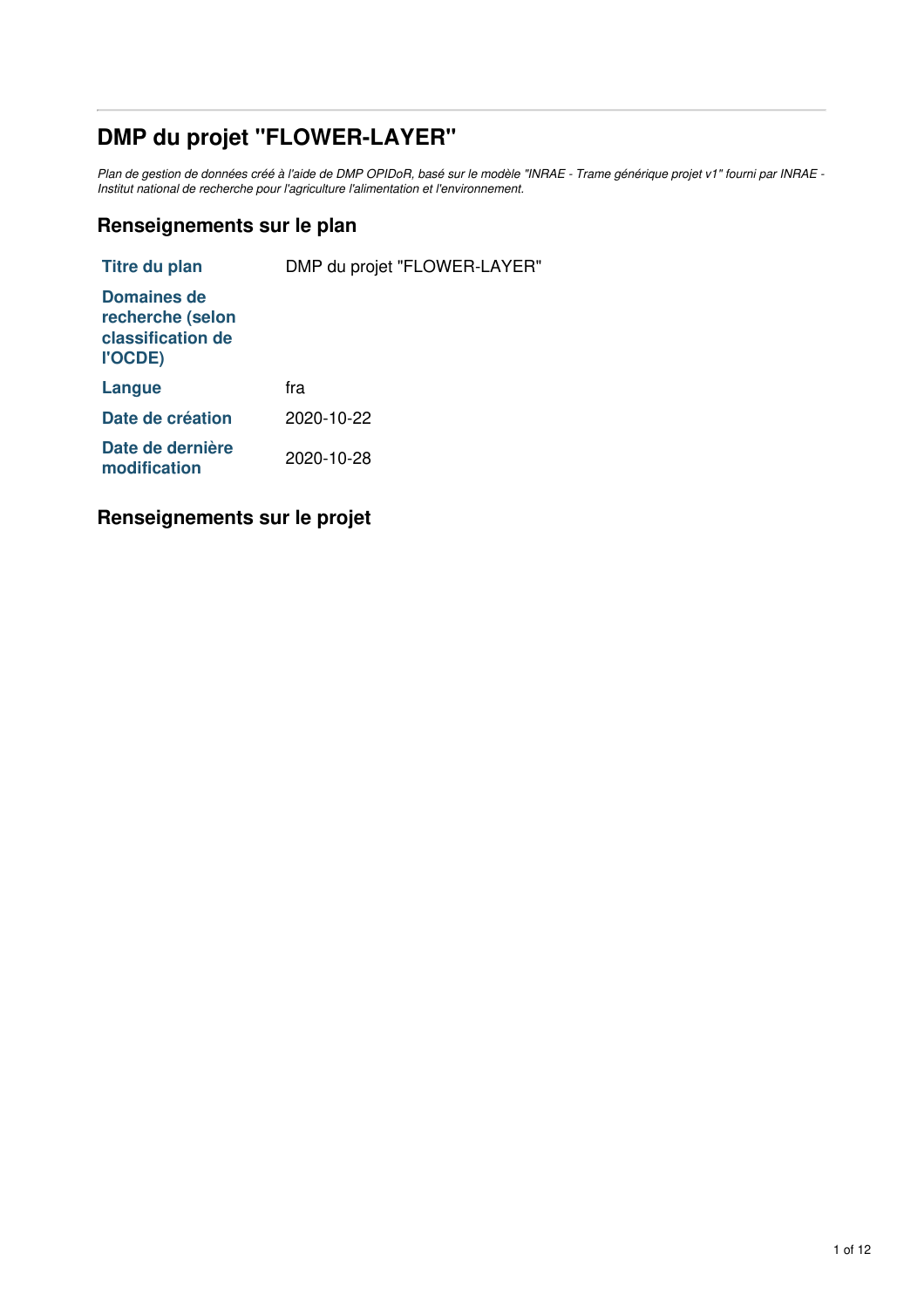#### **Titre du projet** FLOWER-LAYER

**Résumé** How cells coordinate their growth and division to generate organs with defined shapes is a longstanding question in biology. In plants, organs are formed by clonally-distinct cellular layers that remain independent throughout organ development. In the mean time, organ identity, shape and size are specified by master regulators. The main objective of the project is to understand how a master regulator can trigger organ development in all cellular layers in a coordinated manner, ensuring the robust acquisition of a proper identity, size and shape. We will tackle this question using *Petunia hybrida* flowers, whose petals are organized in a tube ending with colourful limbs. We obtained chimeric flowers in *Petunia hybrida*, originating from the layer-specific excision of a transposon inserted in the *PhDEF* gene, a MADS-box gene controlling petal development. These chimeras revealed that expression of *PhDEF* in the epidermis of the petal directs growth of the limbs, while its expression in the internal layers directs growth of the tube. This suggests that the tube and the limbs constitute two independent developmental modules, whose growth is controlled in a layer-specific fashion. Moreover, we obtained evidence for non-cell-autonomous effects between layers since *PhDEF* expression in the internal layers of the petal restores some petal epidermal features.

> The objective of this project is to characterize the layer-specific PhDEF regulatory netwok in the *Petunia hybrida* petal, in order to understand how PhDEF can direct tube or limb growth independently from specific cellular layers. For this, after a detailed characterization of the chimeric flowers we obtained, we will recreate these chimeras as transgenic plants. This will allow us to identify PhDEF target genes and interactors specifically for each cellular-layer, by a combination of cell sorting, RNA-Seq, ChIP-Seq and co-IP. We will also identify the non-autonomous targets of PhDEF induced in one layer by expression of PhDEF in another layer. Finally we will functionally characterize some key target genes, aiming to understand how they can direct tube or limb growth in a layer-specific fashion. Altogether this project should advance the field of plant developmental biology by addressing how a master regulator directs organ growth and identity in all cellular layers in a coordinated manner.

**Sources de**

financement • Agence nationale de la recherche (ANR) : ANR-19-CE13-0019

| Date de début | 2020-04-01 |
|---------------|------------|
| Date de fin   | 2024-03-31 |

#### **Produits de recherche :**

- 1. scRNA-Seq pilot experiment (mixture of wt, def, star and wico mature petals) (Jeu de données)
- 2. Phenotypic data from star and wico flowers (Jeu de données)
- 3. Transcriptomic data from star and wico petals at 3 developmental stages (Jeu de données)
- 4. Transgenic Petunia hybrida lines to control cell-layer specific gene expression (Collection)

### **Contributeurs**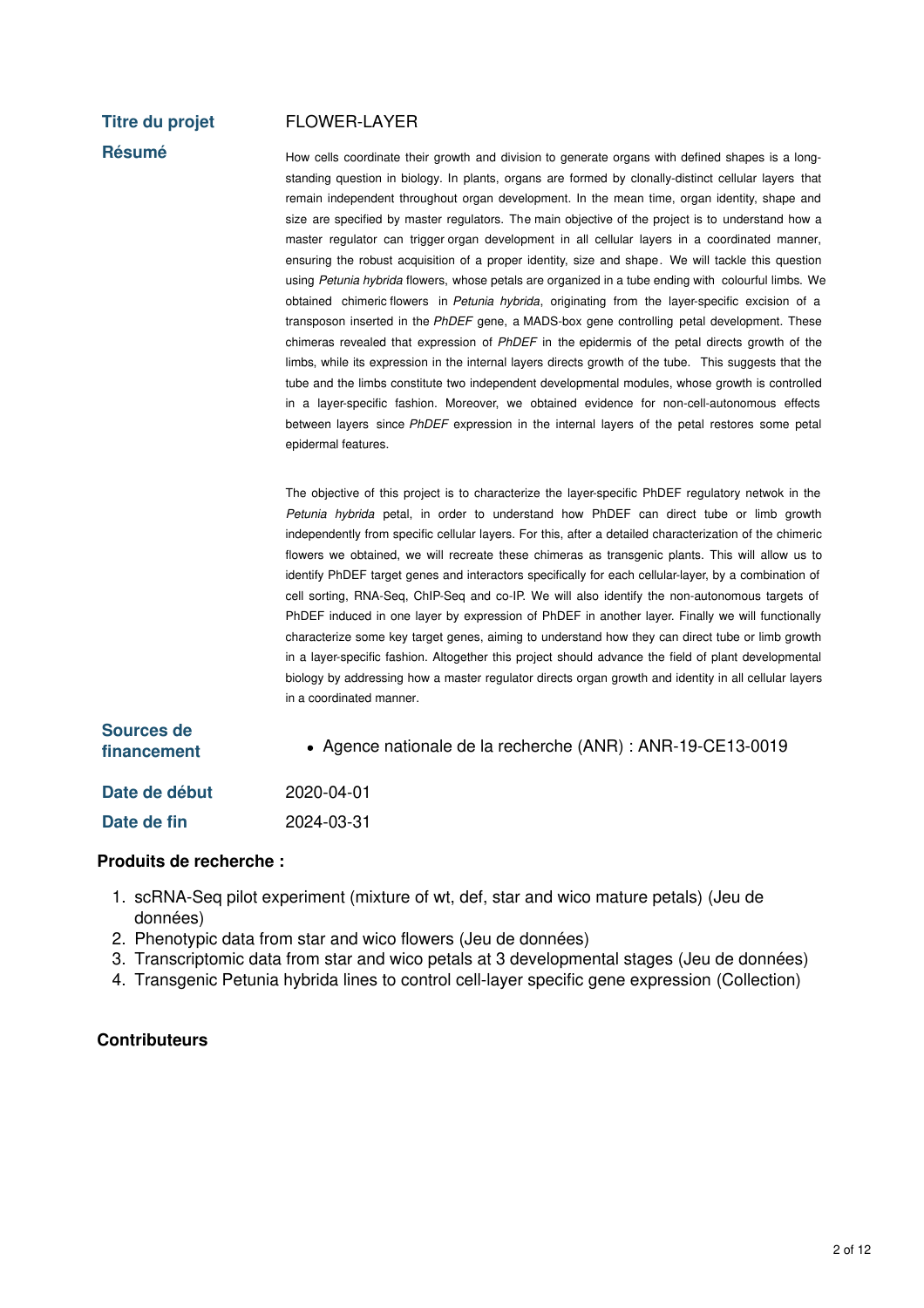| <b>Nom</b>        | <b>Affiliation</b> | <b>Rôles</b>                                                                                                                                                                                |
|-------------------|--------------------|---------------------------------------------------------------------------------------------------------------------------------------------------------------------------------------------|
| Marie<br>Monniaux |                    | • Coordinateur du projet<br>• Personne contact pour les données (scRNA-Seq pilot, Phenotypic<br>data, Transcriptomic data, Transgenic lines)<br>• Responsable du plan de gestion de données |

Droits d'auteur :

Le(s) créateur(s) de ce plan accepte(nt) que tout ou partie de texte de ce plan soit réutilisé et personnalisé si nécessaire pour un autre plan. Vous n'avez pas besoin de citer le(s) créateur(s) en tant que source. L'utilisation de toute partie de texte de ce plan n'implique pas que le(s) créateur(s) soutien(nen)t ou aient une quelconque relation avec votre projet ou votre soumission.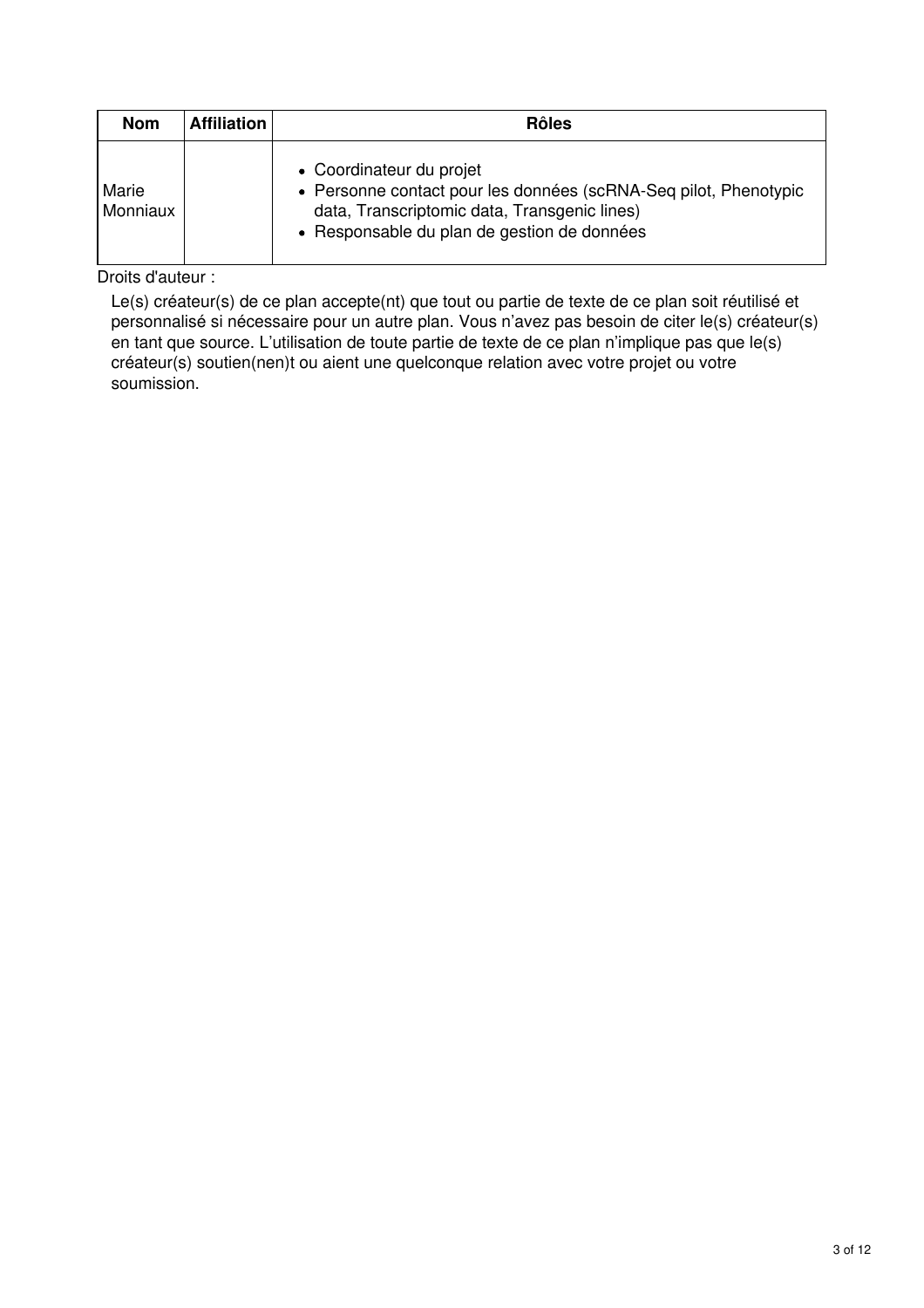# **DMP du projet "FLOWER-LAYER"**

### **Informations sur le plan de gestion**

Question sans réponse.

Laboratoire de Reproduction et Développement des Plantes (RDP) ENS de Lyon 46 allée d'Italie 69364 Lyon Cedex 07

22/10/2020

version 2 -24 mois

22/03/2022

## **Informations sur le projet**

AAPG 2019

Agence Nationale de la Recherche (ANR)

ANR Jeune Chercheur/Jeune Chercheuse (JCJC)

ANR-19-CE13-0019

FLOWER-LAYER

Investigating the contribution of cell layers to petal development in Petunia flowers

Centre National de la Recherche Scientifique (CNRS), France

Question sans réponse.

Laboratoire de Reproduction et Développement des Plantes (RDP), ENS de Lyon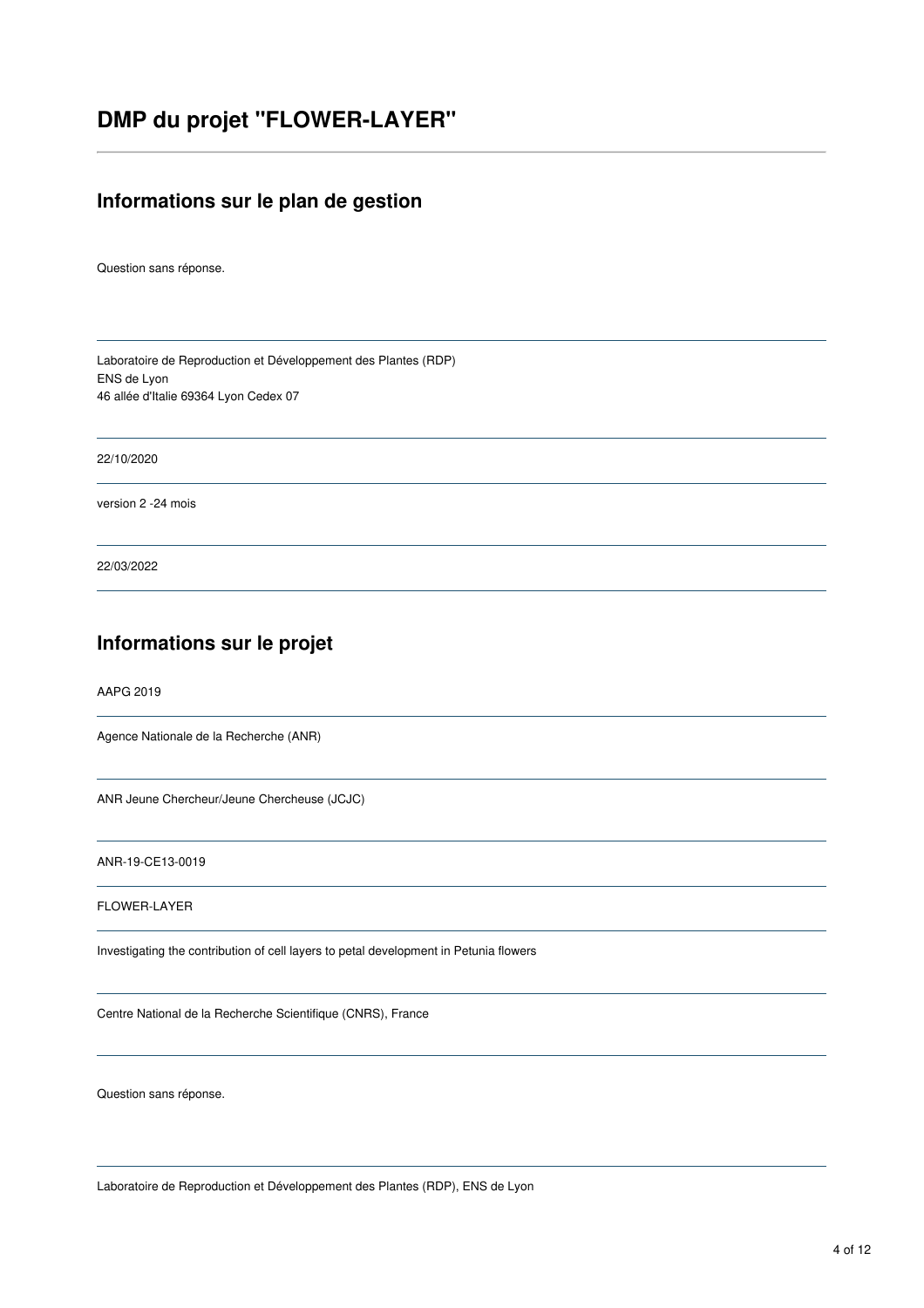## **Présentation générale des données du projet**

#### **Phenotypic data from star and wico flowers**

Star and wico flowers, originating from the cell-layer-specific excision of a transposon inserted into the petal identity gene PhDEF, were measured for tube length and limb area. Pictures were taken from the side and from the top (compressing the flower against a glass slide to flatten the limbs) and measurements were done with ImageJ on at least 2 flowers from 4 independent revertant lines. Scanning electron microscopy pictures of petal epidermis were taken for wild-type, phdef, star and wico mature flowers, in the tube and in the limbs

Petal cross-sections stained with toluidine blue were imaged for wild-type, phdef, star and wico mature flowers, in the tube and in the limbs.

These data are integrated in a preprint deposited on bioRxiv: doi.org/10.1101/2021.04.03.438311

#### **Transcriptomic data from star and wico petals at 3 developmental stages**

Petals from wild-type, star and wico flowers (1 line) were collected at three developmental stages, and sepals from the phdef mutant were collected at the late stage only. For each stage, the petals from 2 flowers were collected, and 3 biological replicates were performed. Tissue was grinded and RNA was extracted on a fraction of the tissue. The total RNA, after rRNA depletion, was sequenced with Illumina Next Seq 500. Reads were mapped on the P. hybrida genome and differential expression was analyzed with DESeq2.

These data are integrated in a preprint deposited on bioRxiv: doi.org/10.1101/2021.04.03.438311

#### **Transgenic Petunia hybrida lines to control cell-layer specific gene expression**

At 6 months: transgenic Petunia hybrida lines were generated as an attempt to express PhDEF in one cell layer of the petal only in an inducible manner. Three constructs were generated and transformed in planta. Plants are now at the third generation after transformation.

At 24 months: problems of weak promoters, weak fluorescent proteins, suboptimal inducible system and transgene silencing have made us reevaluate the transgenic strategy initially planned. We are testing new layer-specific promoters now, we have switched to strong fluorescent proteins validated in the petunia petal, and switched to a different inducible system that works in petunia. It is too early to know if the constructs will be working or not.

#### **scRNA-Seq pilot experiment (mixture of wt, def, star and wico mature petals)**

Protoplasts from mature petals or sepals from wild-type, phdef-151, star and wico flowers were obtained with a 5-hour long digestion in an enzymatic mix. Protoplasts were purified and concentrated, and protoplasts from the 4 different genotypes were pooled together at equal concentrations. Single protoplast RNA was sequenced on the 10X Genomics Chromium platform of the Center for Cancer Research in Lyon (CRCL), aiming for 10 k cells and 80 k reads per cell.

### **Droits de propriété intellectuelle**

Data will remain the property of the RDP laboratory.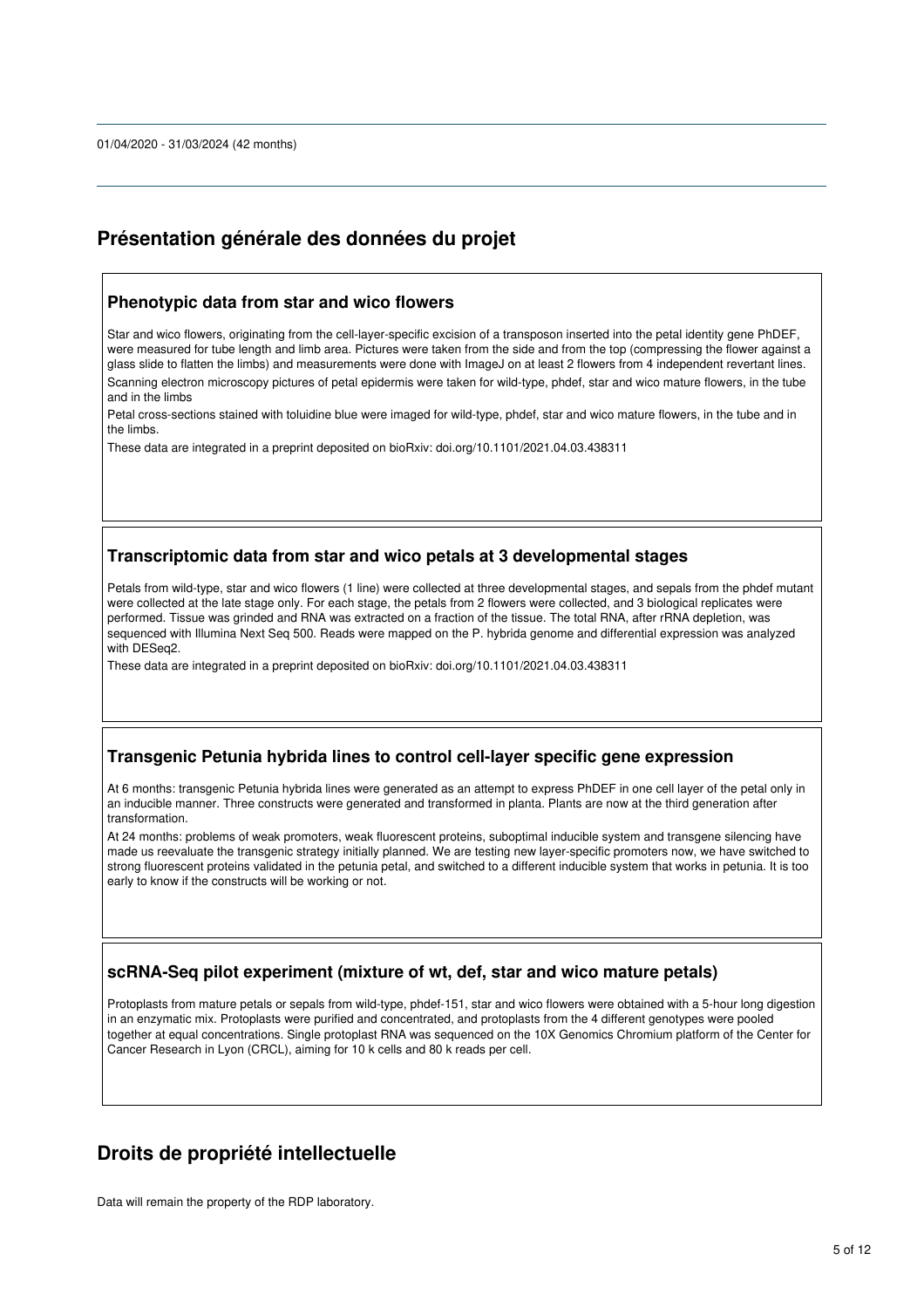Not applicable.

# **Confidentialité**

Not applicable.

Not applicable.

If necessary, a confidentiality agreement will be established.

# **Partage des données à l'issue du projet**

| Phenotypic data from star and wico flowers                                                                                                                                                                                                                                                      |  |  |  |  |
|-------------------------------------------------------------------------------------------------------------------------------------------------------------------------------------------------------------------------------------------------------------------------------------------------|--|--|--|--|
| The ANR encourages open science and open data access.                                                                                                                                                                                                                                           |  |  |  |  |
| The phenotypic data have been integrated into a preprint deposited on bioRxiv (doi.org/10.1101/2021.04.03.438311), that will be<br>submitted to a peer-reviewed journal in the near future.                                                                                                     |  |  |  |  |
| No                                                                                                                                                                                                                                                                                              |  |  |  |  |
| The phenotypic data have been integrated into a preprint deposited on bioRxiv (doi.org/10.1101/2021.04.03.438311), that will be<br>submitted to a peer-reviewed journal in the near future. After acceptance by a journal the publication will be loaded on the open<br>archive HAL depository. |  |  |  |  |
| No licence.                                                                                                                                                                                                                                                                                     |  |  |  |  |
| Already available on the preprint deposited on BioRxiv.                                                                                                                                                                                                                                         |  |  |  |  |
| The publication will always be accessible on BioRxiv or HAL.                                                                                                                                                                                                                                    |  |  |  |  |
| No.                                                                                                                                                                                                                                                                                             |  |  |  |  |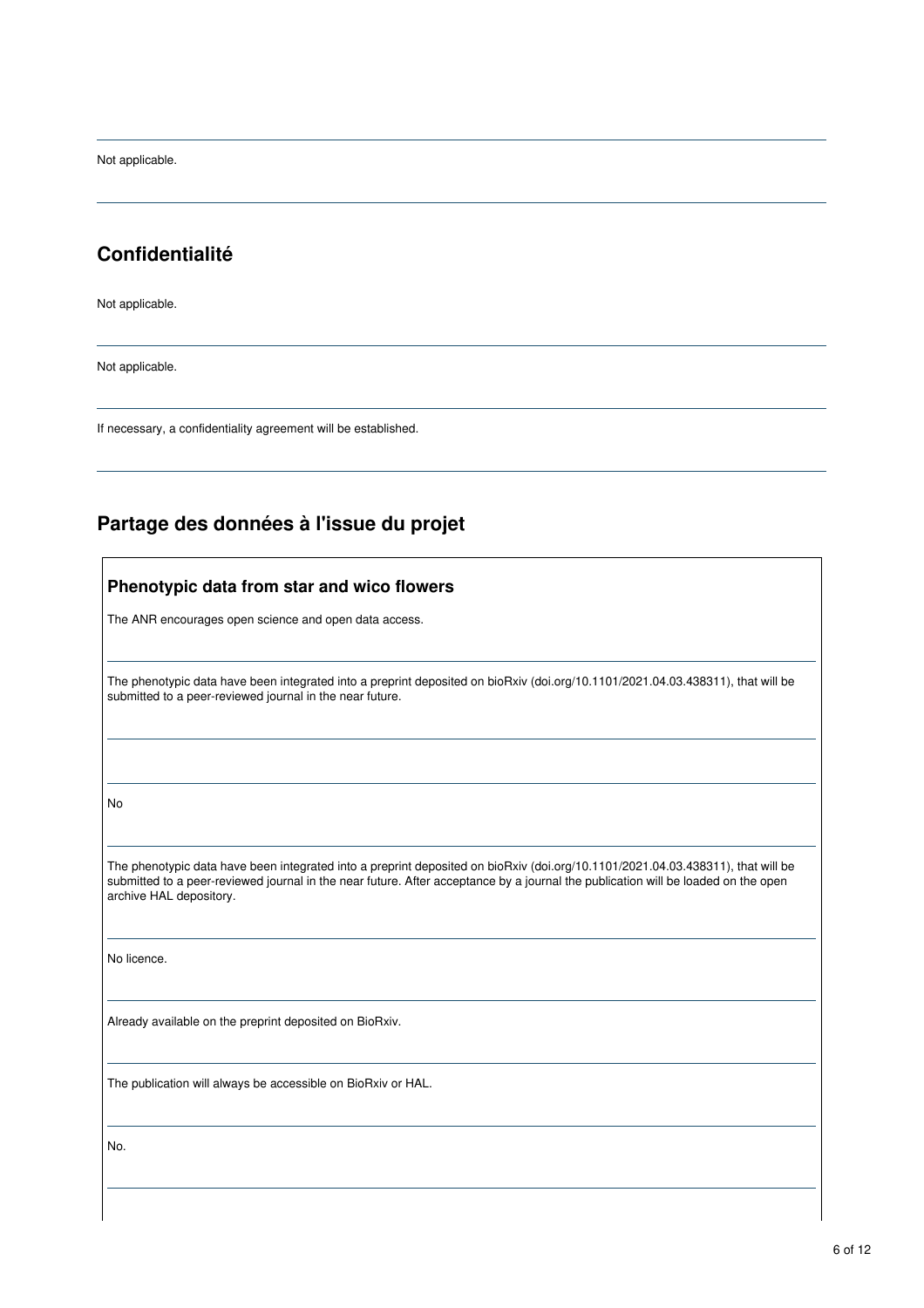#### **Transcriptomic data from star and wico petals at 3 developmental stages**

The ANR encourages open science and open data access.

The transcriptomic data have been integrated into a preprint deposited on bioRxiv (doi.org/10.1101/2021.04.03.438311), that will be submitted to a peer-reviewed journal in the near future.

Collaborators working on petal development might be interested in looking at deregulation of their genes of interest in our transcriptomic dataset.

No.

Before publication of the transcriptome, it will be shared to collaborators by transfering an excel file with normalized read counts through a secure file transfer system (system for big file transfer from the ENS de Lyon). Just before publication, the transcriptome will be deposited on the Transcriptome Shotgun Assembly (TSA) from NCBI and will be accessible for any user.

No licence.

The transcriptome data is already available next to the bioRxiv preprint.

Data will always be accessible through the TSA NCBI database.

Data will have a TSA master record.

Not applicable.

### **Transgenic Petunia hybrida lines to control cell-layer specific gene expression**

The ANR encourages open science and open data access.

Seeds from validated transgenic lines will be sent to collaborators upon request, only after publication of the data generated with them. A MTA will specify the obligation of the recipient.

Not applicable.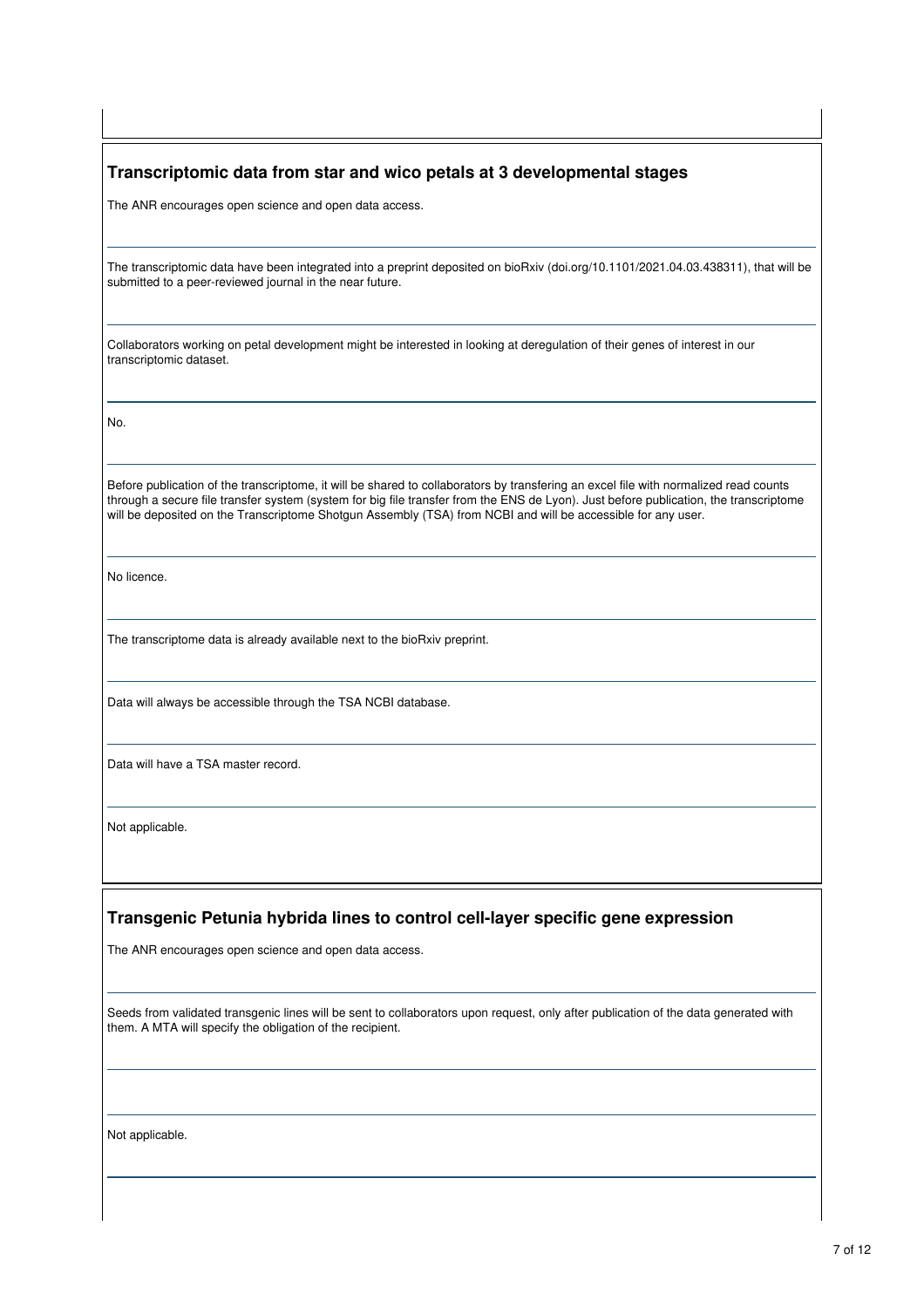Question sans réponse. Question sans réponse. Question sans réponse. Question sans réponse. **scRNA-Seq pilot experiment (mixture of wt, def, star and wico mature petals)** The ANR encourages open science and open data access. Reads and cell clusters from the scRNA-Seq pilot experiment will be shared freely with the community upon request, after it has been properly analyzed. Shortly before publication, raw and processed data will be deposited on NCBI's Gene Expression Omnibus (GEO). Collaborators working on petal development might be interested in looking at gene expression in cell clusters of the petunia petal. Question sans réponse. Shortly before publication, raw and processed data will be deposited on NCBI's Gene Expression Omnibus (GEO). Question sans réponse. Shortly before publication of the results.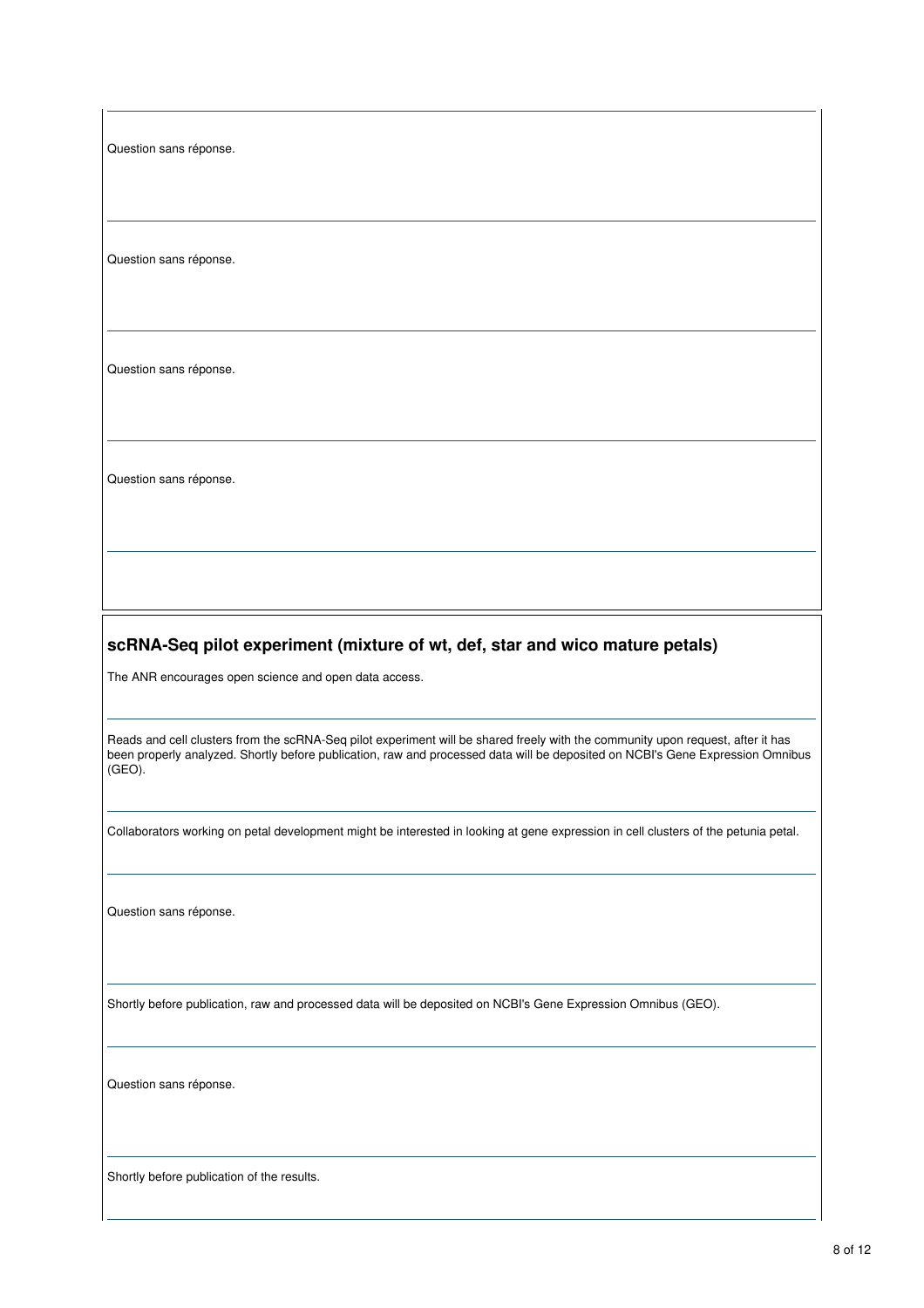Data will always be available on NCBI's Gene Expression Omnibus (GEO).

Question sans réponse.

# **Description et organisation des données**

|                                             | Phenotypic data from star and wico flowers                                                                                                                                                              |
|---------------------------------------------|---------------------------------------------------------------------------------------------------------------------------------------------------------------------------------------------------------|
| Excel file with phenotypic measurements.    |                                                                                                                                                                                                         |
| None.                                       |                                                                                                                                                                                                         |
| None.                                       |                                                                                                                                                                                                         |
| Not applicable.                             |                                                                                                                                                                                                         |
|                                             | Date of modification always added to the name of the file. Raw data on the first sheet of the excel file, never modified.                                                                               |
| Question sans réponse.                      |                                                                                                                                                                                                         |
|                                             | Transcriptomic data from star and wico petals at 3 developmental stages<br>Raw read counts are normalized with DESeq2. This generates a large txt or csv file with gene identifiers and normalized read |
| counts, which is further used for analysis. |                                                                                                                                                                                                         |
|                                             | Excel file with description of samples and methodology for tissue collection.                                                                                                                           |
| None.                                       |                                                                                                                                                                                                         |
|                                             |                                                                                                                                                                                                         |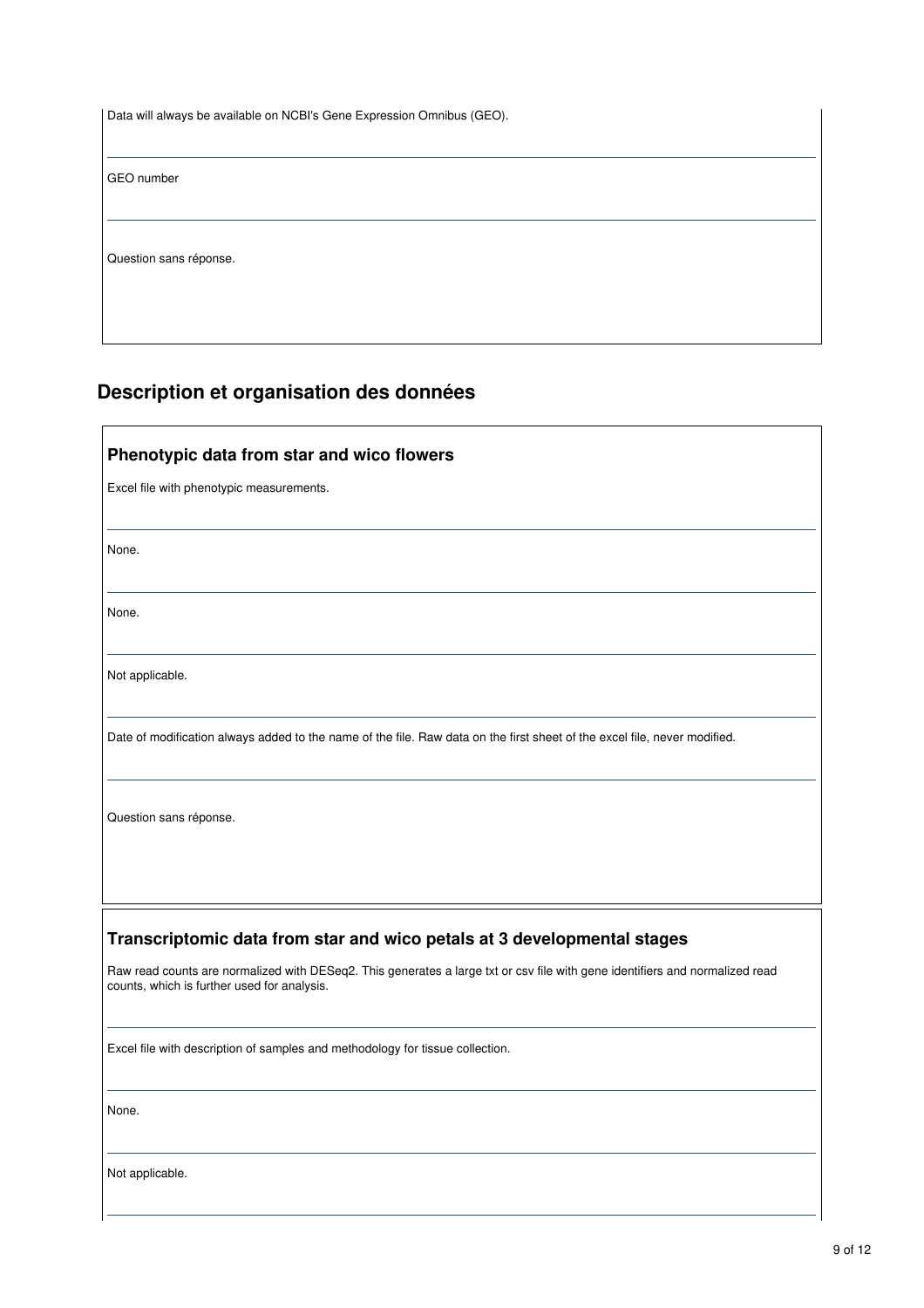| The raw read counts data are never modified. Normalized read counts have been generated with DESeq2 and transferred into an<br>excel file used for analysis. The name of this excel file contains the date of modification and old versions are stored in the same<br>folder.                                |
|--------------------------------------------------------------------------------------------------------------------------------------------------------------------------------------------------------------------------------------------------------------------------------------------------------------|
| Question sans réponse.                                                                                                                                                                                                                                                                                       |
|                                                                                                                                                                                                                                                                                                              |
| Transgenic Petunia hybrida lines to control cell-layer specific gene expression                                                                                                                                                                                                                              |
| All transgenic lines are registered into a local excel file, then after validation they are registered into our data management sofwtare<br>Labcollector, accessible for all members of the laboratory.                                                                                                      |
| The plasmids used to generate the transgenic lines are registered into Labcollector. Each transgenic plant will get a unique identifier<br>and details about the ascendency are registered into an excel file stored on our local server Biodata. This file is regularly saved.                              |
| None.                                                                                                                                                                                                                                                                                                        |
| Not applicable.                                                                                                                                                                                                                                                                                              |
| Question sans réponse.                                                                                                                                                                                                                                                                                       |
|                                                                                                                                                                                                                                                                                                              |
| scRNA-Seq pilot experiment (mixture of wt, def, star and wico mature petals)                                                                                                                                                                                                                                 |
| Raw read counts are treated with CellRanger to map reads to gene identifiers. Cell clusters are computed with Seurat (R package).<br>Calculations are performed on the computing cluster of the ENS de Lyon (PSMN). Outputs from CellRanger and Seurat are stored<br>in folders on our local server Biodata. |
| Excel or word files describe the samples and scripts applied to generate data. These files are stored in the same folder as the data,<br>on our local server Biodata.                                                                                                                                        |
| Question sans réponse.                                                                                                                                                                                                                                                                                       |
|                                                                                                                                                                                                                                                                                                              |

Question sans réponse.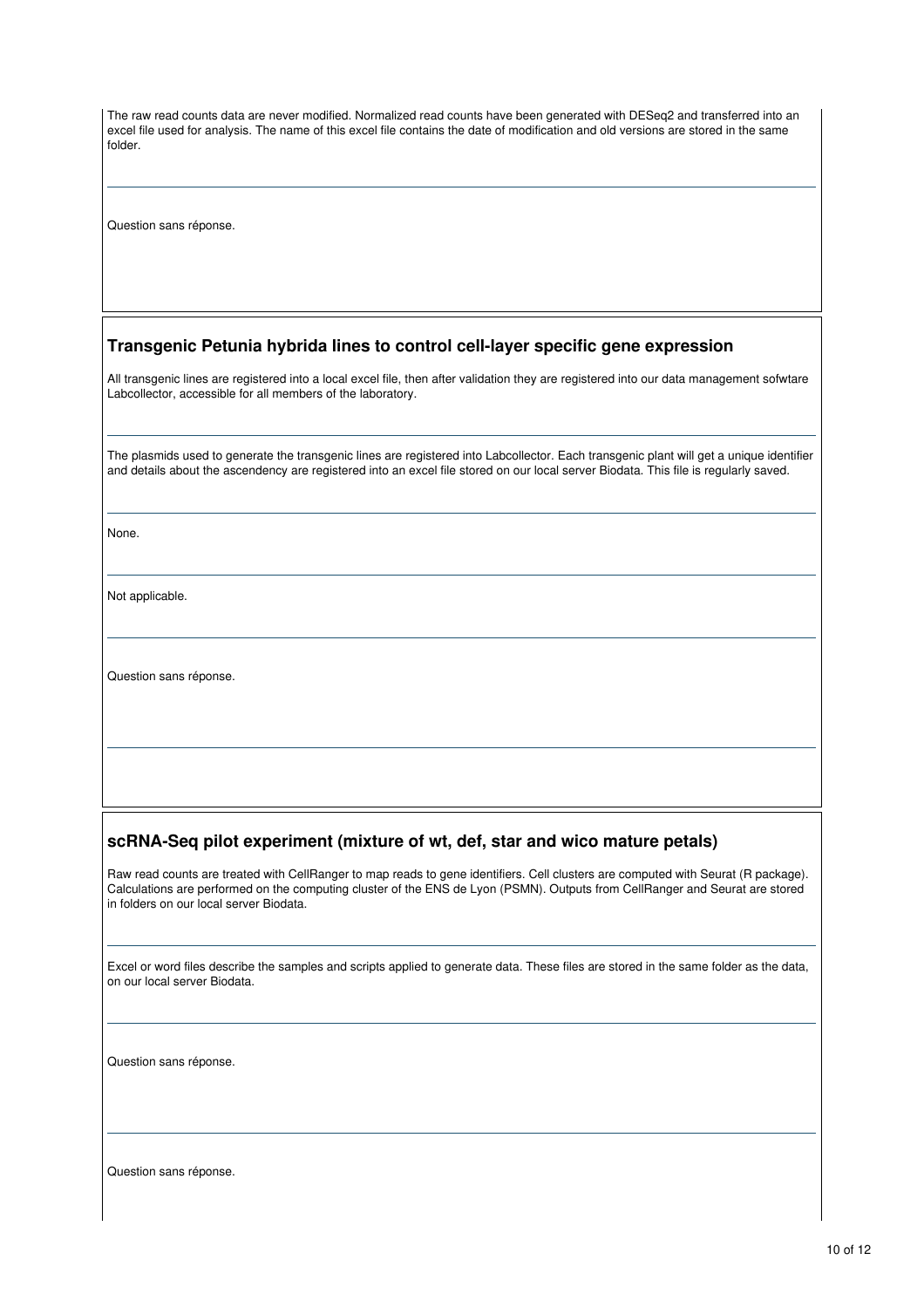| Question sans réponse. |  |  |
|------------------------|--|--|
|                        |  |  |
|                        |  |  |
| Question sans réponse. |  |  |
|                        |  |  |

# **Stockage et sécurité des données**

All data is stored on the servers of the laboratory (Biodata servers from ENS de Lyon) which are saved daily. An automatic daily back-up of the datafolder is made on the server: "http://sauvegardes.biologie.ens-lyon.fr" (which is provided by IT support services of the home institution, ENS de Lyon).

The pieces of data to be shared will be occasionnally shared with collaborators via the secure large file transfer system for ENS de Lyon. Occasional transfer to USB sticks for personal use on different computers.

Transcriptomic data: around 20 Gb. scRNA-Seq data: several hundreds Gb. Other pieces of data: negligible.

All data is stored on the servers of the laboratory (Biodata servers from ENS de Lyon) which are saved daily. For scRNA-Seq, data is stored on the local computing clusters (Calculus and PSMN).

The servers of the laboratory are located in the ENS de Lyon.

Yes.

Data will be shared to collaborators upon request.

All data will be shared freely upon request (open science access encouraged by the ANR).

Free access after discussion about the scientific use for the data.

Physical laboratory notebooks register the generation of biological data (sample collection for transcriptome, generation of transgenic lines). Informatic protocols, as well as all generated and analyzed data, are regularly updated and stored on local servers, and are accessible to all group members.